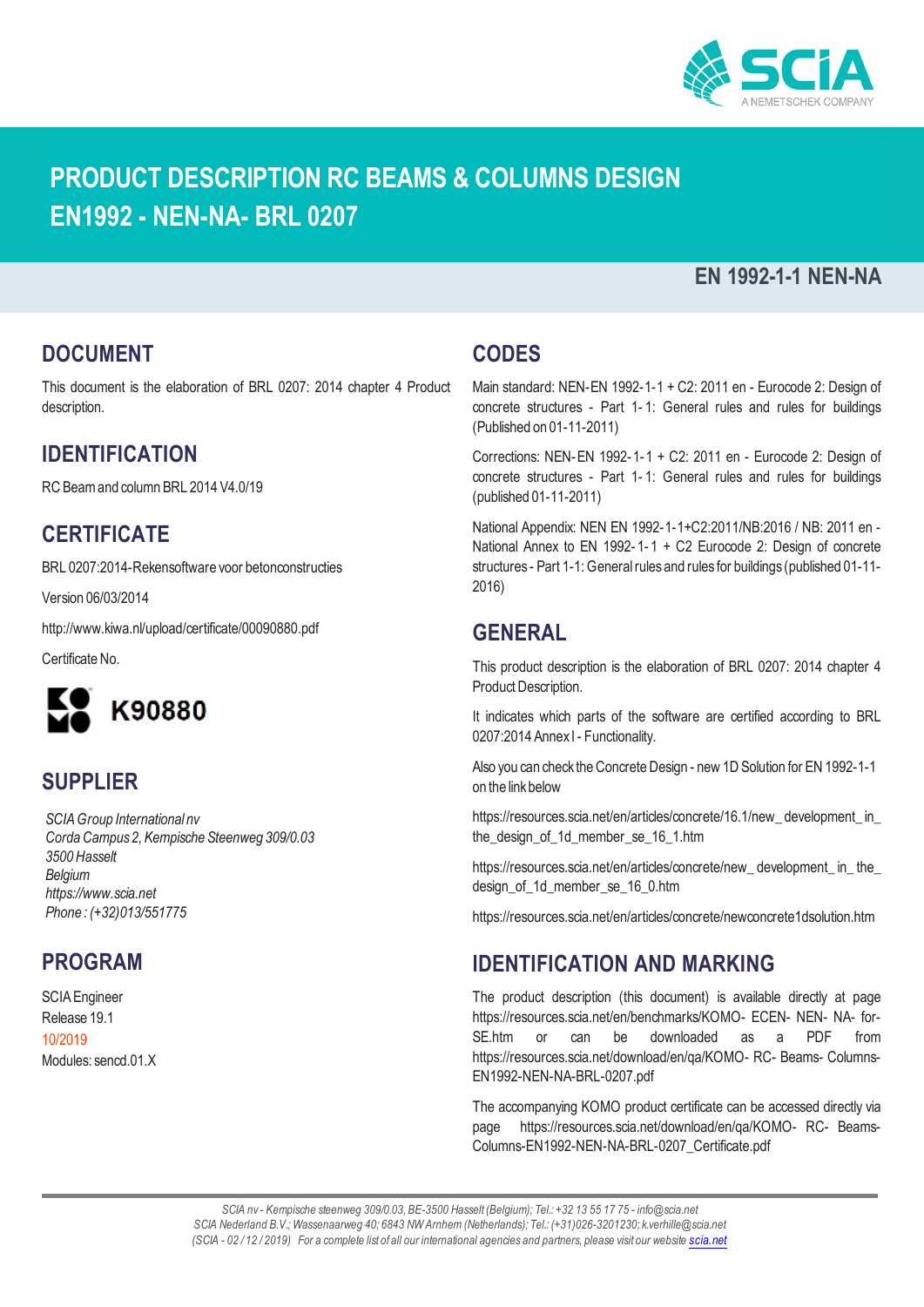# **FUNCTIONALITY DESCRIPTION**

This module is a software program for design and checks of reinforced concrete beams and columns according to EN 1992-1-1 with Dutch National Annex.

For the installation and operation of the program refer to the Installation Guide and Reference manual. This is provided in:

- Online Help system accessible at https://help.scia.net/webhelplatest/en/
- HTML Help format in file esa.chm (installed with the program itself)
- PDF format via multiple files downloadable from https://help.scia.net/webhelplatest/en/#rou/download.htm

# **FUNCTIONALITY SCOPE**

The functionality of this Scope does not cover the whole standard as described in 'BRL 0207: 2014 Annex I – Functionality'.

This scope covers these functionality:

**Geometric imperfections - Chapter 5.2**

- Geometric imperfections represented by an inclination
- Effects on isolated members and bracing system
- Geometric imperfections as eccentricity

**Idealisation of the structure - Chapter 5.3**

<sup>l</sup> Classification of a element of a structure

**Analysis of second order effects with axial load - Chapter 5.8**

- Ignoring of second order effects if slenderness is below limit value
- Check of slenderness criterion for each direction
- Slenderness ratio
- Design bending moment
- Calculation of factor K for calculation of curvature
- Calculation of factor K\_r for calculation of curvature
- Nominal second order moment
- Calculation of curvature for members with symmetrical cross section
- Definition of effective length for isolated members with constant cross section
- Calculation of slenderness with Beta factor
- Determination of c factor
- Definition of effective height depending on distribution of reinforcement
- Equivalent first order end moment
- <sup>l</sup> Conditions for slenderness ratios and for ratios of relative eccentricities

#### **Bending with axial force - chapter 6.1**

- Check verification of cross section subjected to N+My+Mz
- Design design of reinforcement area for cross section subjected to N+My+Mz

#### **Shear - chapter 6.2**

- <sup>l</sup> Check verification of cross section subjected to Vy+Vz
- <sup>l</sup> Design design of reinforcement area for cross section subjected to Vy+Vz

#### **Torsion - chapter 6.3**

- <sup>l</sup> Check verification of cross section subjected to Vy+Vz+T
- <sup>l</sup> Design design of reinforcement area for cross-sections subjected to Vy+Vz+TServiceability limit state control-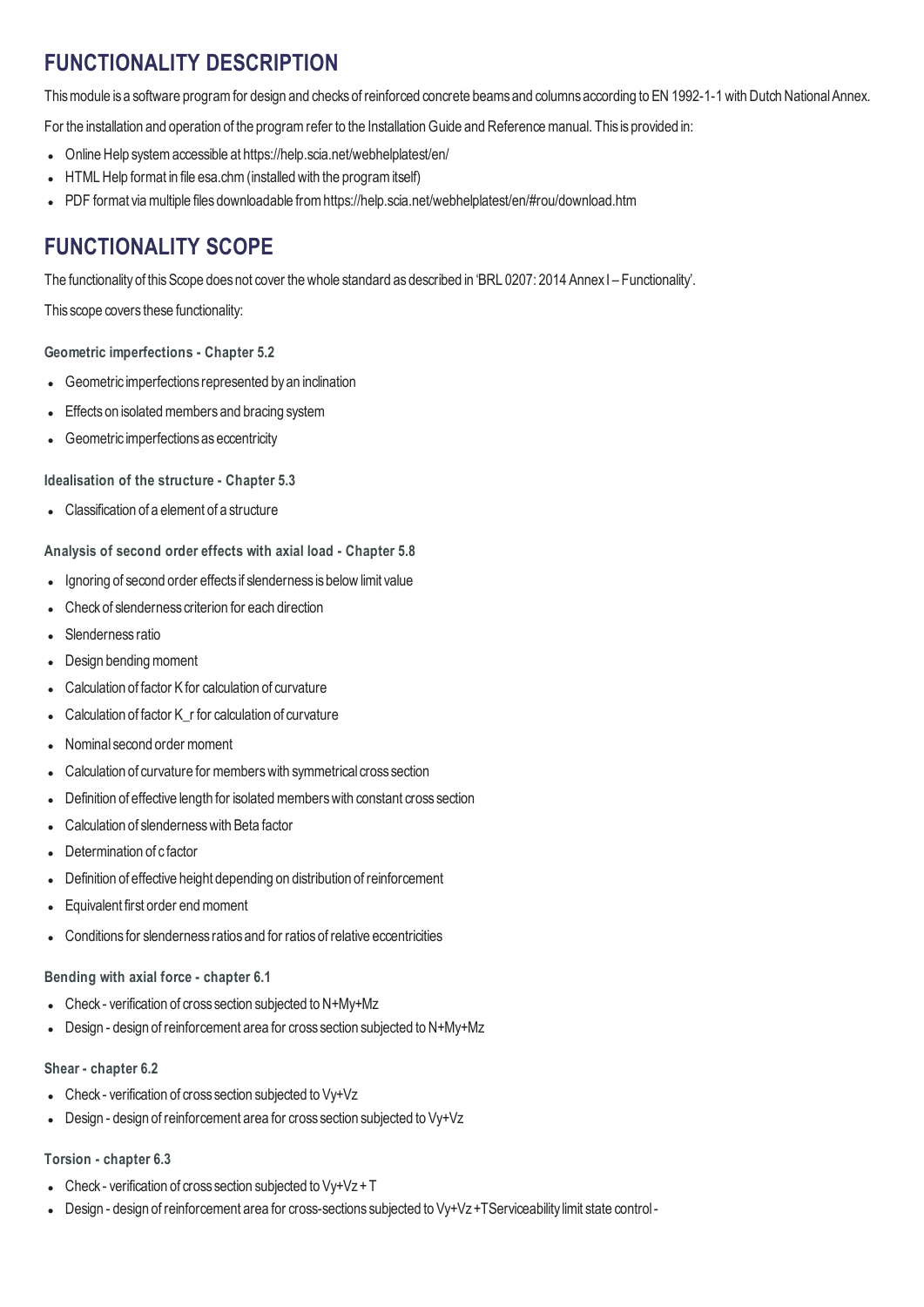**Serviceability limit state control - chapter 7**

• Check-for Stress limitation, crack control and deflection control

**Detailing of members and particular rules - chapter 9**

- Check check of reinforcement based on detailing provision
- Design design of reinforcement based on detailing provision

### **SUPPORTED CROSS-SECTIONS**

For the certified part, the cross sections are limited to :

- **e** Rectangular and T section for **beams**
- <sup>l</sup> Rectangular andCircular sections for **columns**.

|                                                       |                      | <b>Cross-section</b> |    |              |              |
|-------------------------------------------------------|----------------------|----------------------|----|--------------|--------------|
| <b>Reference</b>                                      | <b>Function type</b> | <b>Beam</b>          |    | Column       |              |
|                                                       |                      | Rect.                | T. | Rect.        | Circ.        |
|                                                       | Check                |                      |    | ✓            | ✓            |
| Chapter 6.1 - Bending with or without axial force     | Design               |                      | ✓  | ✔            | ✓            |
| Chapter 6.2 - Shear                                   | Check                |                      | ✓  | $\checkmark$ | ✓            |
|                                                       | Design               | ✓                    | ✓  | $\checkmark$ | $\checkmark$ |
| <b>Chapter 6.3 - Torsion</b>                          | Check                |                      | ✓  | $\checkmark$ |              |
|                                                       | Design               |                      | ✓  | $\checkmark$ | ✓            |
| <b>Chapter 7- Serviceability limit state control</b>  | Check                |                      | ✓  | ✓            |              |
|                                                       | Check                |                      |    | ✓            |              |
| Chapter 9 - Detailing of members and particular rules | Design               | $\checkmark$         | ✓  | $\checkmark$ | ✓            |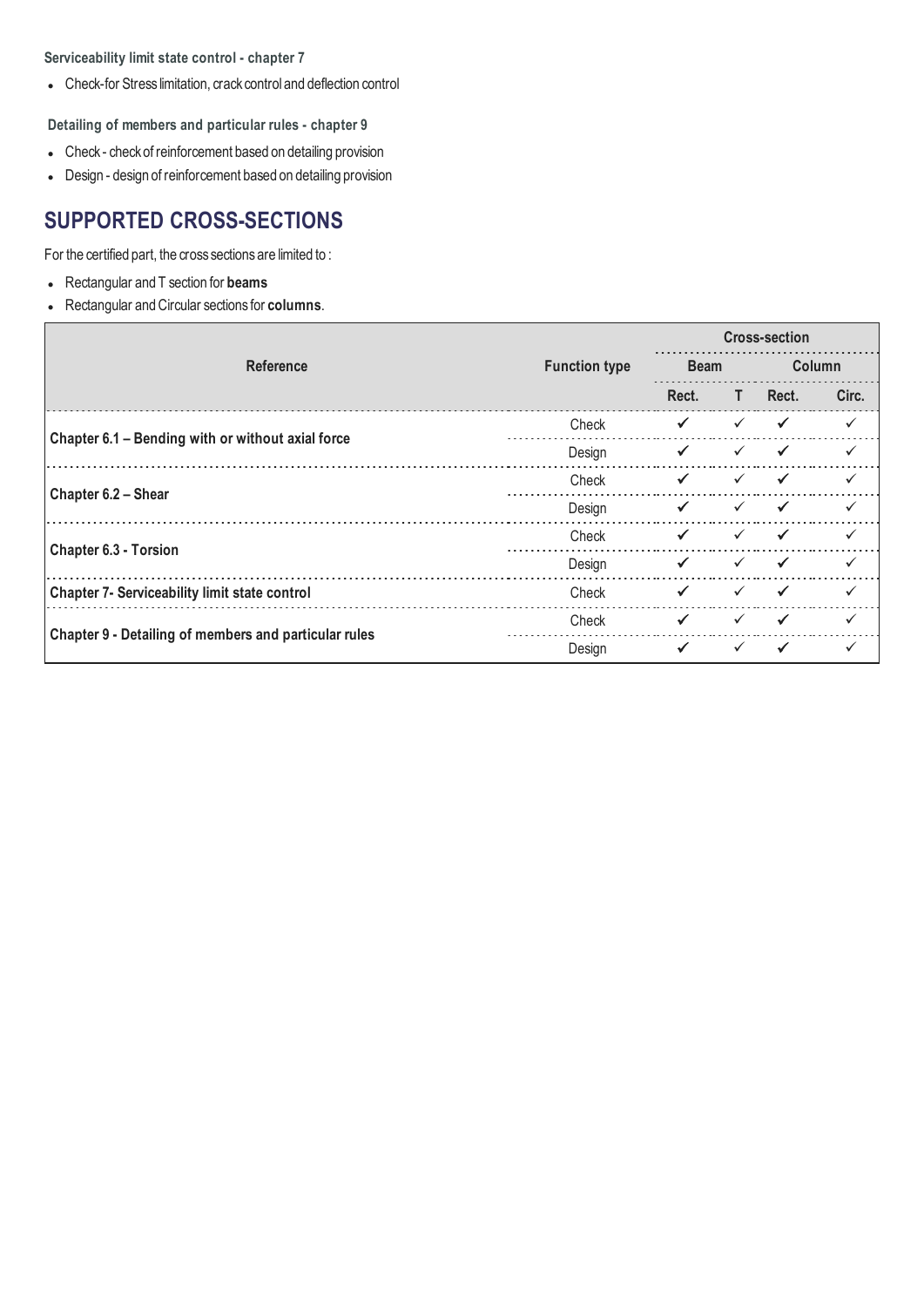The following parts of 'BRL 0207: 2014 Annex I – Functionality' are considered:

Fully Supported  $\checkmark$ 

Not Supported  $\star$ 

PartlySupported **-**

|              |                                     | Status Chapter/Article Chapter / Comment                                                           |  |  |
|--------------|-------------------------------------|----------------------------------------------------------------------------------------------------|--|--|
|              | <b>NEN-EN 1992-1-</b><br>$4+NB(NL)$ |                                                                                                    |  |  |
|              | $\frac{1}{3}$                       | <b>STRUCTURAL ANALYSIS</b>                                                                         |  |  |
|              | $\frac{1}{2}$ 5.2                   | Geometric imperfections                                                                            |  |  |
| ✓            | (5)                                 |                                                                                                    |  |  |
| ✓            | $\frac{1}{2}$ (6)                   |                                                                                                    |  |  |
|              | $\frac{1}{2}$ (7)                   |                                                                                                    |  |  |
|              | 5.3                                 | Idealisation of the structure                                                                      |  |  |
|              | 5.3.1                               | Structural models for overall analysis                                                             |  |  |
| ✓            | $\frac{1}{2}$ (1)                   | Classification of a element of a structure                                                         |  |  |
|              | 5.8                                 | Analysis of second order effects with axial load                                                   |  |  |
|              | 5.8.3                               | Simplified criteria for second order effects                                                       |  |  |
|              | 5.8.3.1                             | Slenderness criterion for isolated members                                                         |  |  |
|              | $\frac{1}{2}$ (1)                   |                                                                                                    |  |  |
| ✓            | (2)                                 |                                                                                                    |  |  |
|              | 5.8.3.2                             | Slenderness and effective length of isolated members                                               |  |  |
| ✓            | $\frac{1}{2}$ (1)                   |                                                                                                    |  |  |
| ✓            | $\frac{1}{2}$ (2)                   |                                                                                                    |  |  |
|              | $\frac{1}{2}$ (7)                   |                                                                                                    |  |  |
|              | 5.8.8                               | Method based on nominal curvature                                                                  |  |  |
|              | 5.8.8.2                             | <b>Bending moments</b>                                                                             |  |  |
| ✓            | $\frac{1}{2}$ (1)                   |                                                                                                    |  |  |
| ✓            | $\frac{1}{2}$ (2)                   |                                                                                                    |  |  |
| ✓            | $\frac{1}{2}(3)$                    |                                                                                                    |  |  |
| $\checkmark$ | $\frac{1}{2}(4)$                    |                                                                                                    |  |  |
|              | 5.8.8.3                             | Curvature                                                                                          |  |  |
| ✓            | $\frac{1}{2}$ (1)                   |                                                                                                    |  |  |
| $\checkmark$ | $\frac{1}{2}$ (2)                   |                                                                                                    |  |  |
|              | $\frac{1}{2}(3)$                    |                                                                                                    |  |  |
|              | (4)                                 |                                                                                                    |  |  |
|              | 5.8.9                               | biaxial bending                                                                                    |  |  |
|              | $\frac{1}{2}(3)$                    |                                                                                                    |  |  |
|              | $\boldsymbol{6}$                    | <b>ULTIMATE LIMIT STATES (ULS)</b>                                                                 |  |  |
|              | 6.1                                 | Bending with or without axial force                                                                |  |  |
|              | $\frac{1}{2}$ (1)                   | • For 1D elements (beams and columns)                                                              |  |  |
|              |                                     | Check according to 6.5 is not applied                                                              |  |  |
|              | $\frac{1}{2}$ (2)                   |                                                                                                    |  |  |
|              | (3)                                 | There is option to select between the parabola or the bilinear stress-strain diagram.<br>$\bullet$ |  |  |
|              |                                     | For reinforcement steel, the diagram with the inclined top branch is applied.                      |  |  |
|              | (4)                                 |                                                                                                    |  |  |
|              | (5)                                 | Automatically by iterative method searching for plane of equilibrium.                              |  |  |
|              |                                     |                                                                                                    |  |  |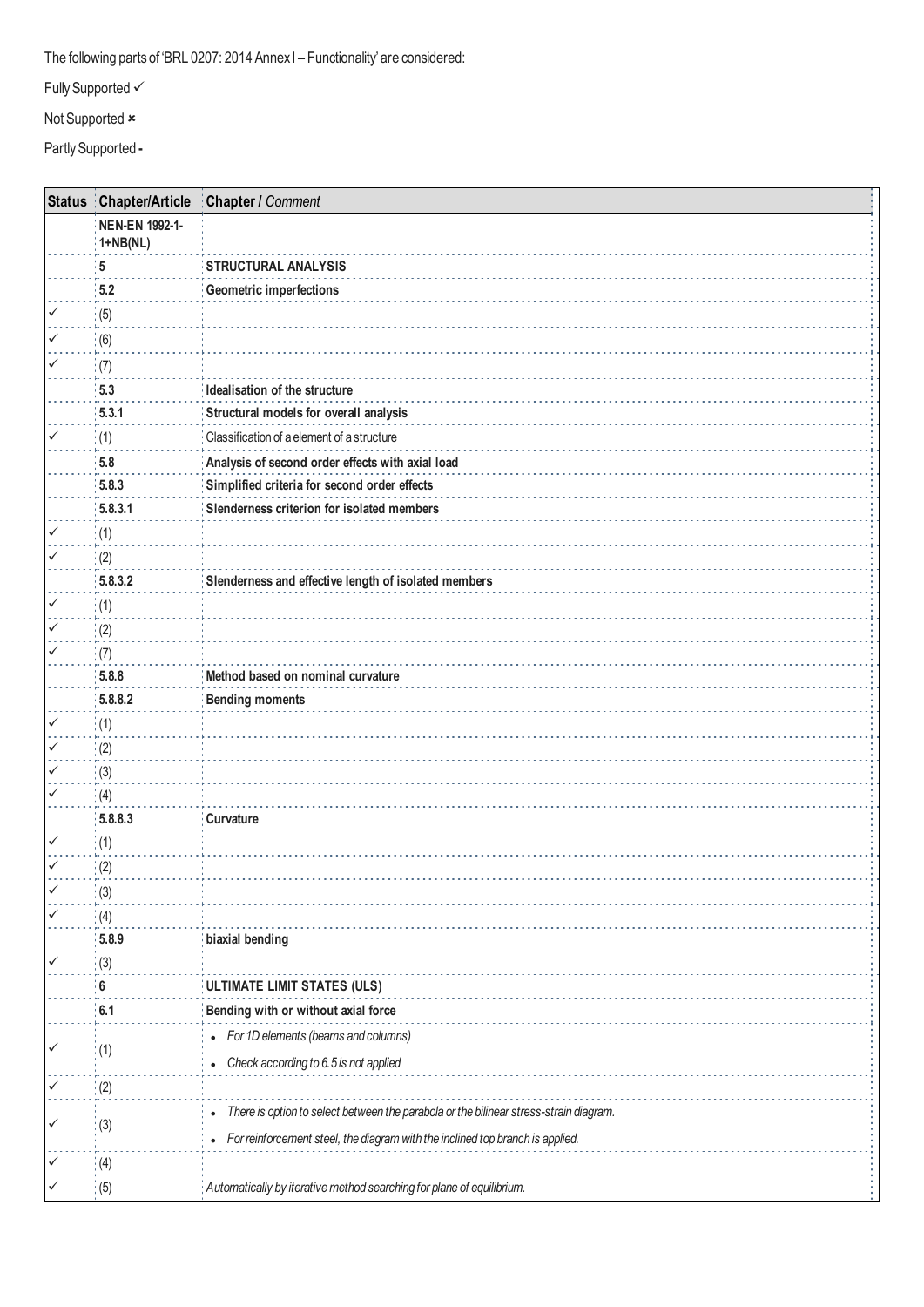|                |                                         | Status Chapter/Article Chapter / Comment                                                                                        |
|----------------|-----------------------------------------|---------------------------------------------------------------------------------------------------------------------------------|
|                | $\frac{1}{1}(6)$                        |                                                                                                                                 |
|                |                                         | Two cases are supported for beams only:                                                                                         |
|                |                                         | • When Ned > Nlim (Nlim= 0, 1Ac*fcd), the calculation of Xu will be aborted and the user will be informed                       |
|                | (9)NB(NL)                               | Ned < Nlim (Nlim= 0, 1Ac*fcd), the calculation will be performed<br>$\bullet$                                                   |
|                |                                         | • The compression zone can be calculated based on MEd, MRd, or can be ignored.                                                  |
| $\pmb{\times}$ | $(10)$ NB(NL)                           |                                                                                                                                 |
|                | 6.2                                     | Shear                                                                                                                           |
|                | 6.2.2                                   | Members not requiring design shear reinforcement                                                                                |
|                | $\frac{1}{2}$ (1)                       |                                                                                                                                 |
|                | $\frac{1}{2}(4)$                        |                                                                                                                                 |
|                | (5)                                     | The shift rule of 9.2.1.3.(2) is applied.                                                                                       |
|                |                                         | • The value $\beta$ is not used.                                                                                                |
|                | (6)                                     | $\bullet$ The formula (6.5) is applied in all cases.                                                                            |
|                | 6.2.3                                   | Members requiring design shear reinforcement                                                                                    |
|                | $\frac{1}{2}$ (1)                       |                                                                                                                                 |
|                | $\frac{1}{2}$ (2)                       |                                                                                                                                 |
|                | $\frac{1}{2}(3)$                        |                                                                                                                                 |
| ×              | $\frac{1}{2}(4)$                        | Inclined shear reinforcement is not implemented.                                                                                |
|                | $\frac{1}{2}$ (7)                       | The shift rule of 9.2.1.3.(2) is applied.                                                                                       |
| ×              | $\frac{1}{2}$ (8)                       |                                                                                                                                 |
|                | 6.3                                     | <b>Torsion Design procedure</b>                                                                                                 |
|                | 6.3.2                                   | Design procedure                                                                                                                |
| ✓              | $\frac{1}{2}$ (1)                       | The value $V_{ed, I}$ is not used                                                                                               |
|                | (2)                                     | Automatic calculation of angle theta.                                                                                           |
|                | $\frac{1}{2}$ (3)                       |                                                                                                                                 |
|                | $\frac{1}{2}(4)$                        |                                                                                                                                 |
|                | $\frac{1}{2}$ (5)                       |                                                                                                                                 |
|                | $\frac{1}{2}7.$                         | <b>SERVICEABILITY LIMIT STATES (SLS)</b>                                                                                        |
|                | $\frac{1}{2}$ 7.1.                      | General                                                                                                                         |
|                | $\frac{1}{2}$ (2)<br>$\frac{1}{2}$ 7.2. |                                                                                                                                 |
|                |                                         | <b>Stress limitation</b>                                                                                                        |
|                | $\cdot$ (2)                             |                                                                                                                                 |
|                | $\frac{1}{2}(3)$                        |                                                                                                                                 |
|                | (5)                                     | Conditions for k4 and k5 are not applied.<br><b>Crack Control</b>                                                               |
|                | $\frac{1}{2}$ .                         | d is calculated from the plane of equilibrium.                                                                                  |
|                |                                         | in case that the plane of equilibrium is not found then the calculation of "d" will assumed as a percentage of the total hight; |
|                |                                         | of the cross section (d=coff. $*$ h). Coff = 0.9                                                                                |
|                | $7.3.1$ .                               | <b>General considerations</b>                                                                                                   |
|                | (5)                                     |                                                                                                                                 |
|                | 7.3.4.                                  | <b>Calculation of crack widths</b>                                                                                              |
|                | $\frac{1}{2}$ (1)                       |                                                                                                                                 |
|                | (2)                                     |                                                                                                                                 |
|                | $\frac{1}{2}(3)$                        |                                                                                                                                 |
|                | .7.4.                                   | Deflection control                                                                                                              |
|                | 7.4.1.                                  | General considerations                                                                                                          |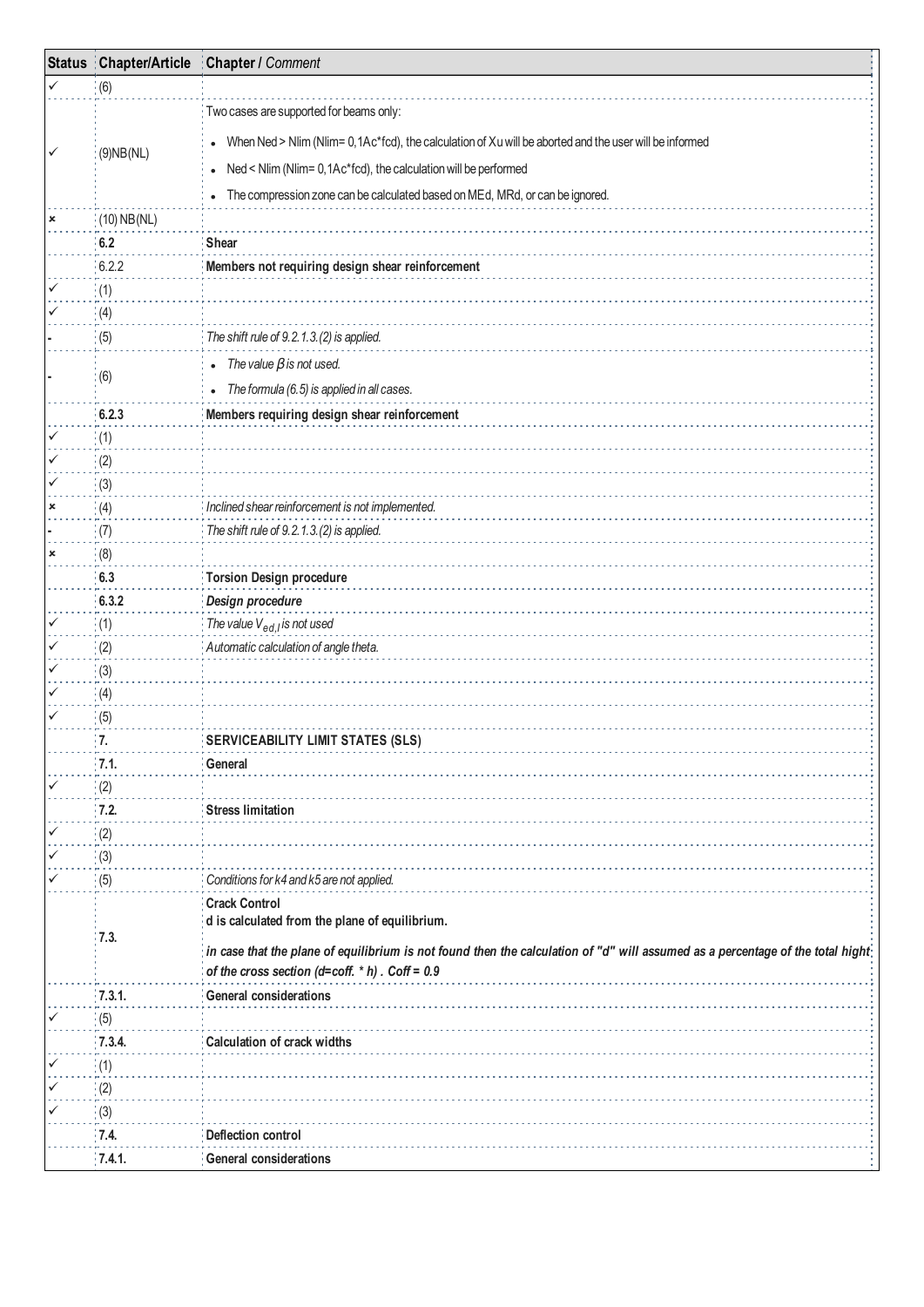|   |                   | Status Chapter/Article Chapter / Comment               |
|---|-------------------|--------------------------------------------------------|
|   | (4)               |                                                        |
|   | (5)               |                                                        |
|   | 7.4.3.            | <b>Checking deflections by calculations</b>            |
|   | $\frac{1}{2}(3)$  |                                                        |
|   | (5)               |                                                        |
|   | $\frac{1}{2}9$    | DETAILING OF MEMBERS AND PARTICULAR RULES              |
|   | 9.2               | <b>Beams</b>                                           |
|   | 9.2.1             | Longitudinal reinforcement                             |
|   | 9.2.1.1           | Minimum and maximum reinforcement areas                |
|   |                   | • Standard EN1992 regulations are supported.           |
|   | $\frac{1}{2}$ (1) | • The application of the NEN NA is under construction. |
| ✓ | $\frac{1}{2}$ (3) | The limitation on $A_s$ , max is applied in all cases. |
|   | 9.2.2             | Shear reinforcement                                    |
| ✓ | $\frac{1}{2}$ (1) |                                                        |
|   | $\frac{1}{2}$ (5) |                                                        |
|   | (6)               |                                                        |
| ✓ | $\frac{1}{2}$ (8) |                                                        |
|   | 9.2.3             | <b>Torsion reinforcement</b>                           |
| ✓ | $\frac{1}{2}$ (2) |                                                        |
| ✓ | $\frac{1}{2}$ (3) |                                                        |
|   | $\frac{1}{2}(4)$  |                                                        |
|   | 9.5.              | Columns                                                |
|   | 9.5.2             | Longitudinal reinforcement                             |
| ✓ | $\frac{1}{2}$ (1) |                                                        |
| ✓ | $\frac{1}{2}$ (2) |                                                        |
|   | $\frac{1}{2}$ (3) |                                                        |
|   | $\frac{1}{2}(4)$  |                                                        |
|   | 9.5.3.            | Transverse reinforcement                               |
|   | $\frac{1}{2}$ (1) |                                                        |
| ✓ | $\frac{1}{2}(3)$  |                                                        |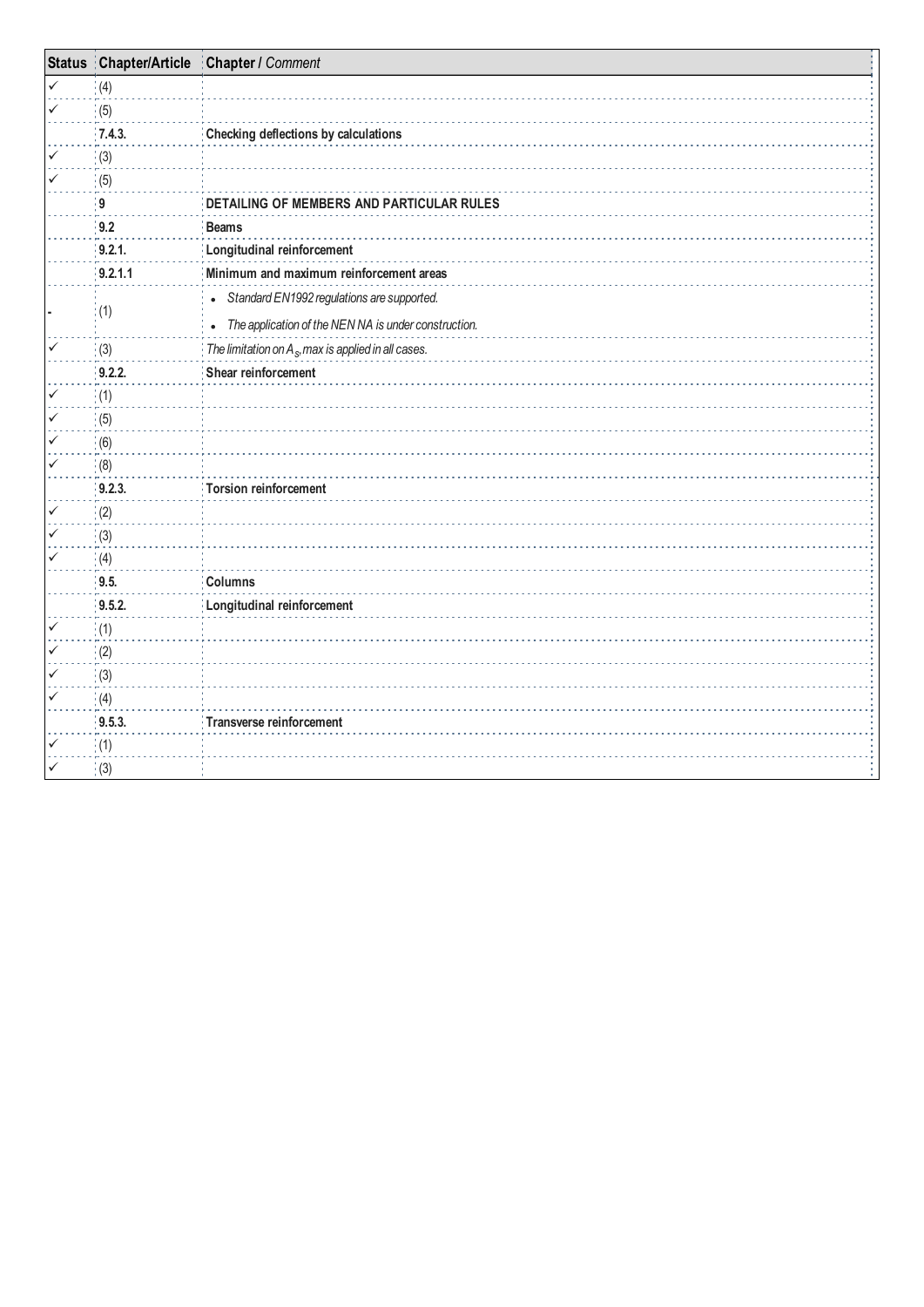# **USABILITY**

**SCIA Engineer program can be run on the following minimum hardware:**

| Minimum hardware requirement |                                          |  |
|------------------------------|------------------------------------------|--|
| <b>Processor Minimum</b>     | Intel Core 2Duo or AMD equivalent        |  |
|                              | Advised: Intel Core-i5 or AMD equivalent |  |
| <b>RAM</b>                   | 2 GB (Advised: > 4 GB)                   |  |
| <b>Graphics Controller</b>   | 256 MB, supporting OpenGL                |  |
| Free disk space              | 5GB                                      |  |
| resolution                   | 1280 x 800                               |  |

#### **Specific knowledge for use of the software:**

- 1. College or university degree, or civil engineering (construction) direction, or equivalent.
- 2. Good knowledge of the Eurocode building standards relevant to computations,
- 3. Minimumof 2 years of practical experiencewith calculations according to the EN 199x series (EN 1992 for concrete),
- 4. Ability to make independent (concrete) calculations and / or verify,
- 5. Adequate knowledge of the specifications and operation of SCIAEngineer.

## **MAINTAINABILITY**

SCIA Engineer is a modular system and each user can select his/her own configuration. An example of a combination of base modelling module (sen.00), static linear calculation module (sens.00), practical reinforcement module (sencdt.01) and EN1992 code design module (sencd.01.01).

### **WARRANTY**

- <sup>l</sup> SCIAguarantees that software will function in accordance with the written specifications, properties and functions as delivered to the client. Based on this guarantee, SCIA will detect and repair, free of charge, possible mistakes or failures in the program, which occur within the guarantee period of 6 months after delivery and which have been clearly announced in writing to SCIA within one month after discovery of them and this within the briefest possible delay.
- Should it be the case that, after investigation by SCIA, the cause of the failure, mentioned in the previous item, lies in the computer system or otherwise with the client, than the client will have to pay to SCIA all expenses linked to this investigation.
- SCIA is not responsible for the whole, hardware and software, for installations, in which the hardware has not been delivered by SCIA, unless extensive tests have been executed and unless a reasonable compensation for potential hidden hardware defects have been agreed to.
- The guarantee, mentioned in this item, terminates if the client, without written consent of SCIA, which will not be denied to the client on good grounds, makes alterations to the programor have alterations introduced by third parties.
- <sup>l</sup> The activities of SCIA, performed on request of the client, which are not included in the delivery and/or maintenance contract, e.g. testing the software or hardware of third parties, literature search, support for operating systems, etc., can be charged at fixed rates.

### **LICENSE**

The software is protected and can only be used with a valid license key. After purchasing the program and possible extra modules the license is recorded and the user is given a choice of hardware or software license key.

# **MAINTENANCE CONTRACT**

When purchasing the software the user can sign also a maintenance contract. The maintenance contract gives the user the right to obtain free new versions (updates or patches) and to contact freely the helpdesk for questions and assistance in using the software.

From the moment when the maintenance contract is terminated, the user is no longer entitled to obtain free new version and continues to use the latest released version available prior to the termination date. The user also loses the right to contact the helpdesk for support.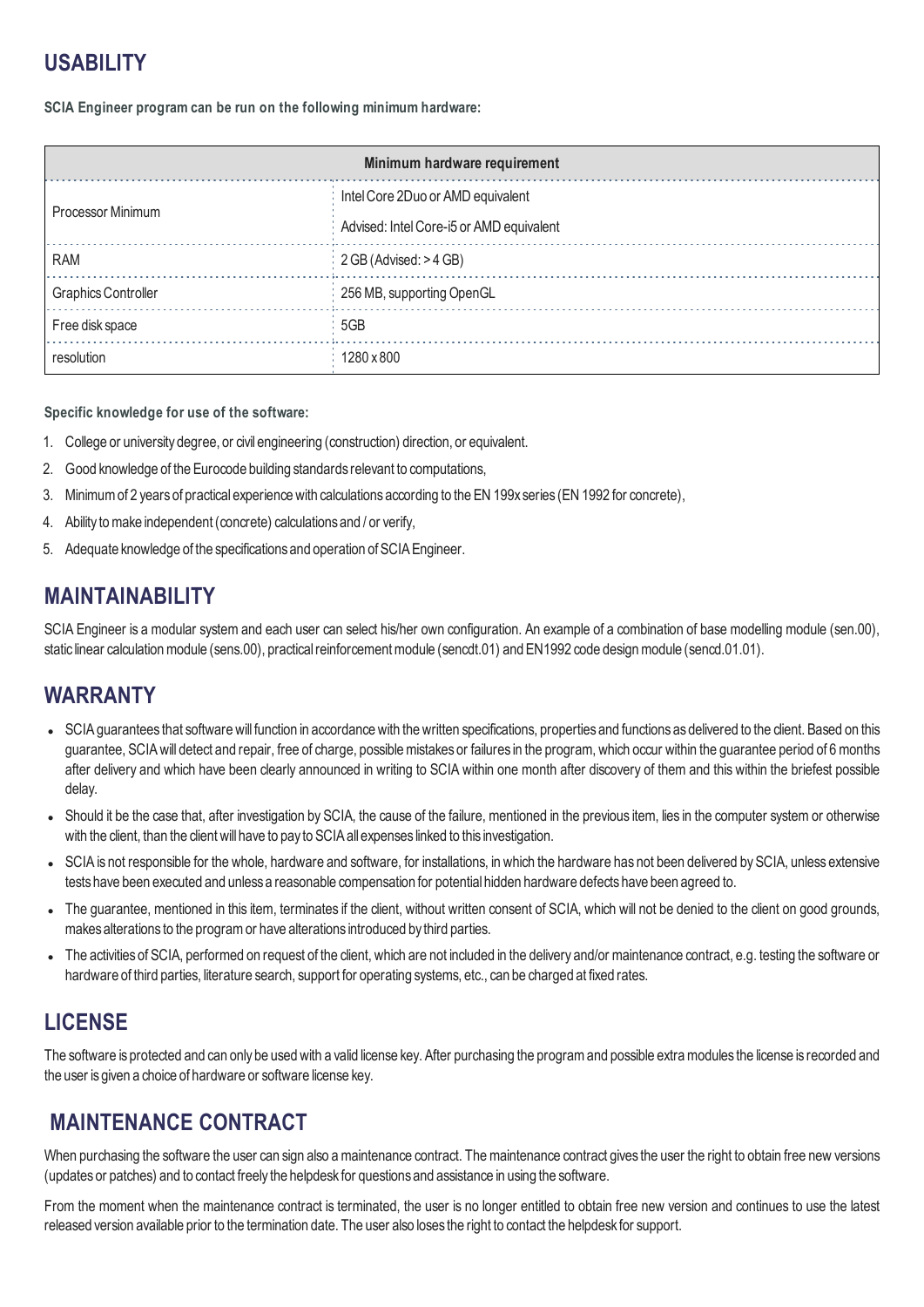# **COMMUNICATIONS**

The software can be downloaded fromSCIA website(https://www.scia.net/nl/support/downloads ).

As shown in this images



# **CUSTOMER SERVICE**

| Message about new updates | Notification about a new versions of the software is made directly in the SCIA Engineer GUI.   |
|---------------------------|------------------------------------------------------------------------------------------------|
| <b>Installing Updates</b> | SCIA Engineer "new versions", "updates" and "patches" are always released as "complete setup". |

# **PORTABILITY**

| <b>Supported Windows</b><br>ΟS   | Windows 7 32/64 bit<br>Windows 8 32/64 bit<br>Windows 10 32/64 bit                                                                                                                                                                                    |                       |  |
|----------------------------------|-------------------------------------------------------------------------------------------------------------------------------------------------------------------------------------------------------------------------------------------------------|-----------------------|--|
| <b>Supported Macintosh</b><br>ΟS | You must run a virtualized version of Windows on OS X.<br>We recommend Parallels Desktop (version 7 or higher).<br>With this software you can install windows as a virtual machine on which you can run Windows application such as SCIA<br>Engineer. |                       |  |
| <b>API link with Revit</b>       | SCIA Engineer 19.1 is compatible with:                                                                                                                                                                                                                | Revit 2019, 2020      |  |
| <b>API link with Tekla</b>       | SCIA Engineer 19.1 is compatible with:                                                                                                                                                                                                                | Tekla Structures 2019 |  |
| IFC                              | SCIA Engineer 19.1 is compatible with: IFC version 2x3, IFC4                                                                                                                                                                                          |                       |  |
| <b>SDNF</b>                      | SCIA Engineer 19.1 is compatible with: SDNF version 2.0, SDNF version 3.0                                                                                                                                                                             |                       |  |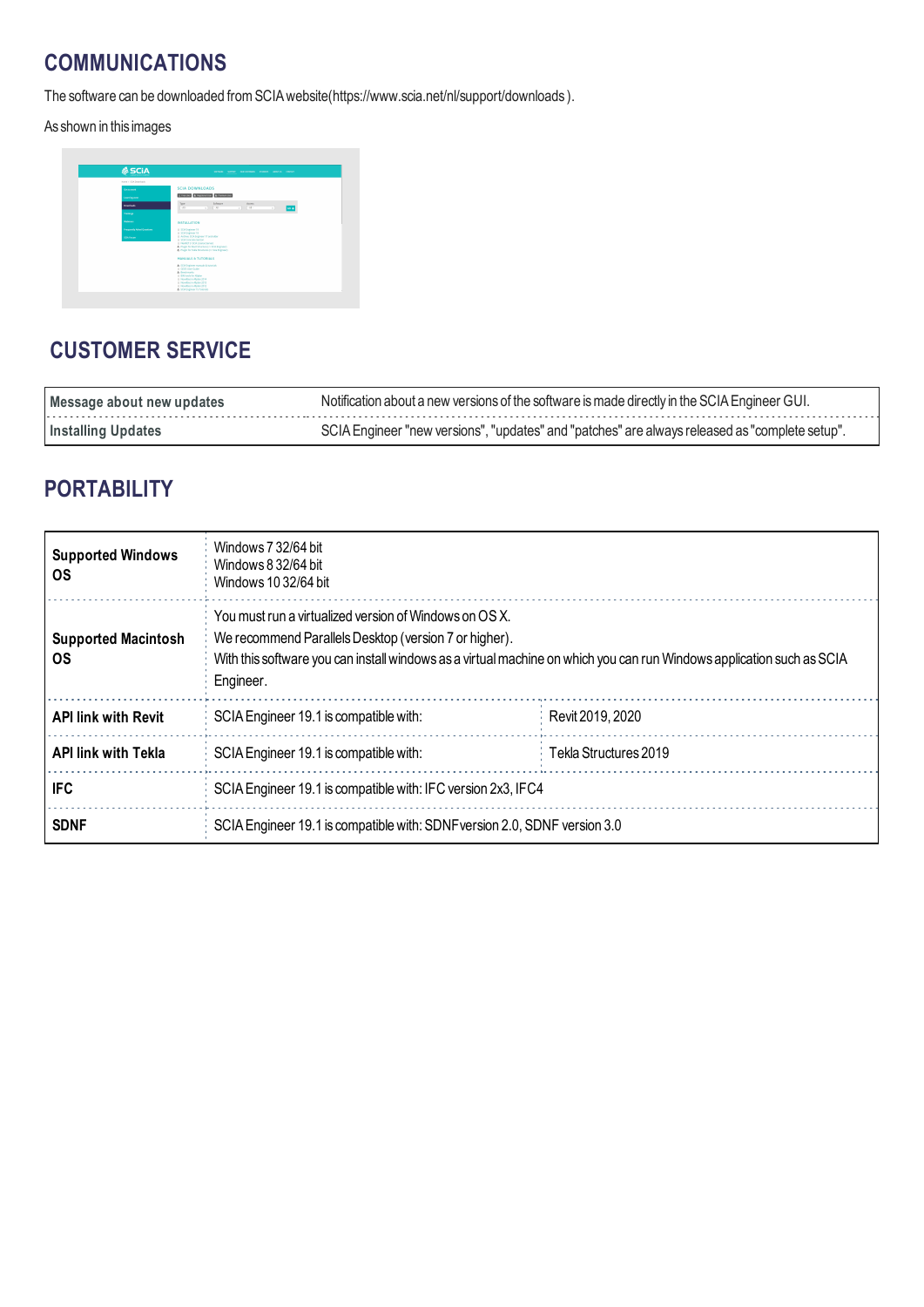# **DEPENDENCIES**

#### **Standalone protection**

The dongle must be accompanied with LIC file and in some cases also E2C file. Dongle itself is not sufficient for starting the SCIA Engineer.

To simplify asmuch as possible updating of dongles, working with dongle on more computers and other similar use cases it is possible to download LIC and E2C files online from the SCIA server.

#### **Floating protection**

SCIA Floating protection is based on FLEXnet technology of Flexera Software Company. This type of licensing stores commercial modules in "Trusted storage" on the Licence server. Those modules can be used (Checked out) by SCIA application online or borrowed (offline using of modules from licence server).

FLEXnet based protection fully replaces FlexLM based protection from version 2010.0.

#### **Trial, Student and Viewer modes**

It is also possible to run SCIA Engineer without protection as SCIA Viewer. In this case SCIA Engineer has limited functionality. It is intended to be used for viewing of calculated structures only. The user can also use "TRIAL" or "STUDENT" modules which are also free but still require some modules.

#### **Student version**

- User can use majority of all SCIA Engineer functionality.
- User can edit and calculate a project
- Projects can be saved as \*.esad only
- Available for free for registered users (students) only
- The license is cloud based protected.

#### **Trial version**

- User can use functionality listed in his licence file only
- User can edit and calculate a project
- Projects are saved into \*.esa
- Provided by SCIA dealers to prospect customers
- The license is cloud based protected.

#### **SCIA Viewer version**

Available fromversion 2011

- User can view existing model and document only
- <sup>l</sup> User cannot edit nor calculate a project
- If the project is saved with results then user can view pre calculated checks
- Projects cannot be saved neither exported to any file format
- Available to anybody without any protection

# **PRODUCT CERTIFICATE**

The version of SCIAEngineer which the KOMO product certificate has been granted to can be seen on the cover page.

**Required modules**

**sencd.01.x sen.00**

**References and related reading**

Analysis of second order effect in concrete *(Technical article)*

Wizard for reinforcement schemes *(Technical article)*